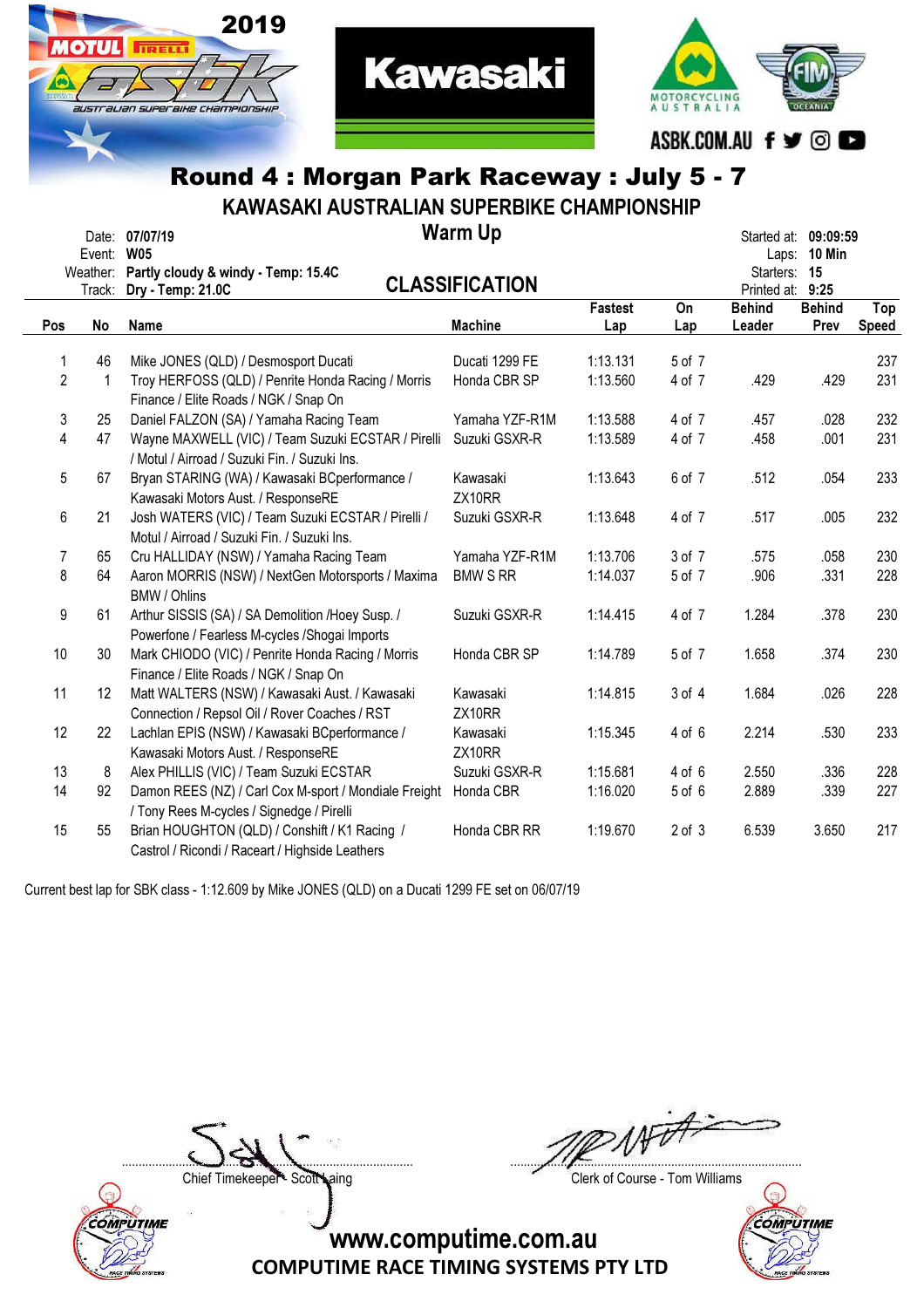



#### Round 4 : Morgan Park Raceway : July 5 - 7 KAWASAKI AUSTRALIAN SUPERBIKE CHAMPIONSHIP

**Kawasaki** 

| NAWAJANI AUJI NALIAN JUFENDINE UNAWFIUNJNIF |                                                 |          |                  |                   |                   |                  |          |                                         |  |  |
|---------------------------------------------|-------------------------------------------------|----------|------------------|-------------------|-------------------|------------------|----------|-----------------------------------------|--|--|
|                                             | Date: 07/07/19<br><b>W05</b><br>Event:          |          | <b>Warm Up</b>   |                   |                   |                  |          | Started at: 09:09:59<br>10 Min<br>Laps: |  |  |
|                                             | Partly cloudy & windy - Temp: 15.4C<br>Weather: |          |                  |                   |                   |                  |          | 15<br>Starters:                         |  |  |
|                                             | Dry - Temp: 21.0C<br>Track:                     |          | <b>LAP TIMES</b> |                   |                   |                  |          | Printed at: 9:25                        |  |  |
|                                             | No Name                                         | Lap 1    | Lap <sub>2</sub> | Lap <sub>3</sub>  | Lap <sub>4</sub>  | Lap <sub>5</sub> | Lap6     | Lap 7                                   |  |  |
|                                             | 1 Troy HERFOSS (QLD)                            | 1:14.171 | 1:14.443         | 1:15.197 1:13.560 |                   | 1:14.585         | 1:28.635 | 1:13.922                                |  |  |
|                                             | 8 Alex PHILLIS (VIC)                            | 1:16.852 | 1:16.780         | 1:15.890          | 1:15.681          | 1:15.753         | 1:39.239 |                                         |  |  |
| 12                                          | Matt WALTERS (NSW)                              | 1:15.680 | 1:14.887         | 1:14.815          | 1:36.919          |                  |          |                                         |  |  |
| 21                                          | Josh WATERS (VIC)                               | 1:15.680 | 1:14.790         | 1:14.235          | 1:13.648          | 1:13.681         | 1:17.770 | 1:14.064                                |  |  |
|                                             | 22 Lachlan EPIS (NSW)                           | 1:17.265 | 1:16.061         | 1:15.969          | 1:15.345          | 1:15.897         | 1:37.115 |                                         |  |  |
| 25                                          | Daniel FALZON (SA)                              | 1:16.300 | 1:14.848         | 1:14.205          | 1:13.588          | 1:13.610         | 1:14.673 | 1:14.105                                |  |  |
| 30                                          | Mark CHIODO (VIC)                               | 1:15.257 | 1:15.908         | 1:15.038          | 1:15.213          | 1:14.789         | 1:27.770 | 1:14.822                                |  |  |
| 46                                          | Mike JONES (QLD)                                | 1:13.736 | 1:13.588         | 1:13.976          | 1:13.308          | 1:13.131         | 1:13.567 | 1:13.259                                |  |  |
| 47                                          | Wayne MAXWELL (VIC)                             | 1:14.414 | 1:13.726         |                   | 1:14.161 1:13.589 | 1:13.837         | 1:15.434 | 1:16.364                                |  |  |
| 55                                          | Brian HOUGHTON (QLD)                            | 1:25.516 | 1:19.670         | 1:41.183          |                   |                  |          |                                         |  |  |
|                                             | 61 Arthur SISSIS (SA)                           | 1:16.017 | 1:16.029         |                   | 1:15.568 1:14.415 | 1:15.045         | 1:14.632 | 1:33.446                                |  |  |
|                                             | 64 Aaron MORRIS (NSW)                           | 1:15.014 | 1:14.629         | 1:14.356          | 1:14.798          | 1:14.037         | 1:14.704 | 1:18.739                                |  |  |
|                                             | 65 Cru HALLIDAY (NSW)                           | 1:14.618 | 1:14.668         | 1:13.706          | 1:13.819          | 1:16.177         | 1:13.777 | 2:26.635                                |  |  |
| 67                                          | Bryan STARING (WA)                              | 1:14.551 | 1:17.576         | 1:13.677          | 1:14.090          | 1:13.949         | 1:13.643 | 1:13.654                                |  |  |
| 92                                          | Damon REES (NZ)                                 | 1:16.073 | 1:17.409         | 1:17.043          | 1:16.328          | 1:16.020         | 1:42.933 |                                         |  |  |
|                                             |                                                 |          |                  |                   |                   |                  |          |                                         |  |  |



....................................................................................... .......................................................................................

Chief Timekeeper - Scott Laing Chief Timekeeper - Scott Laing

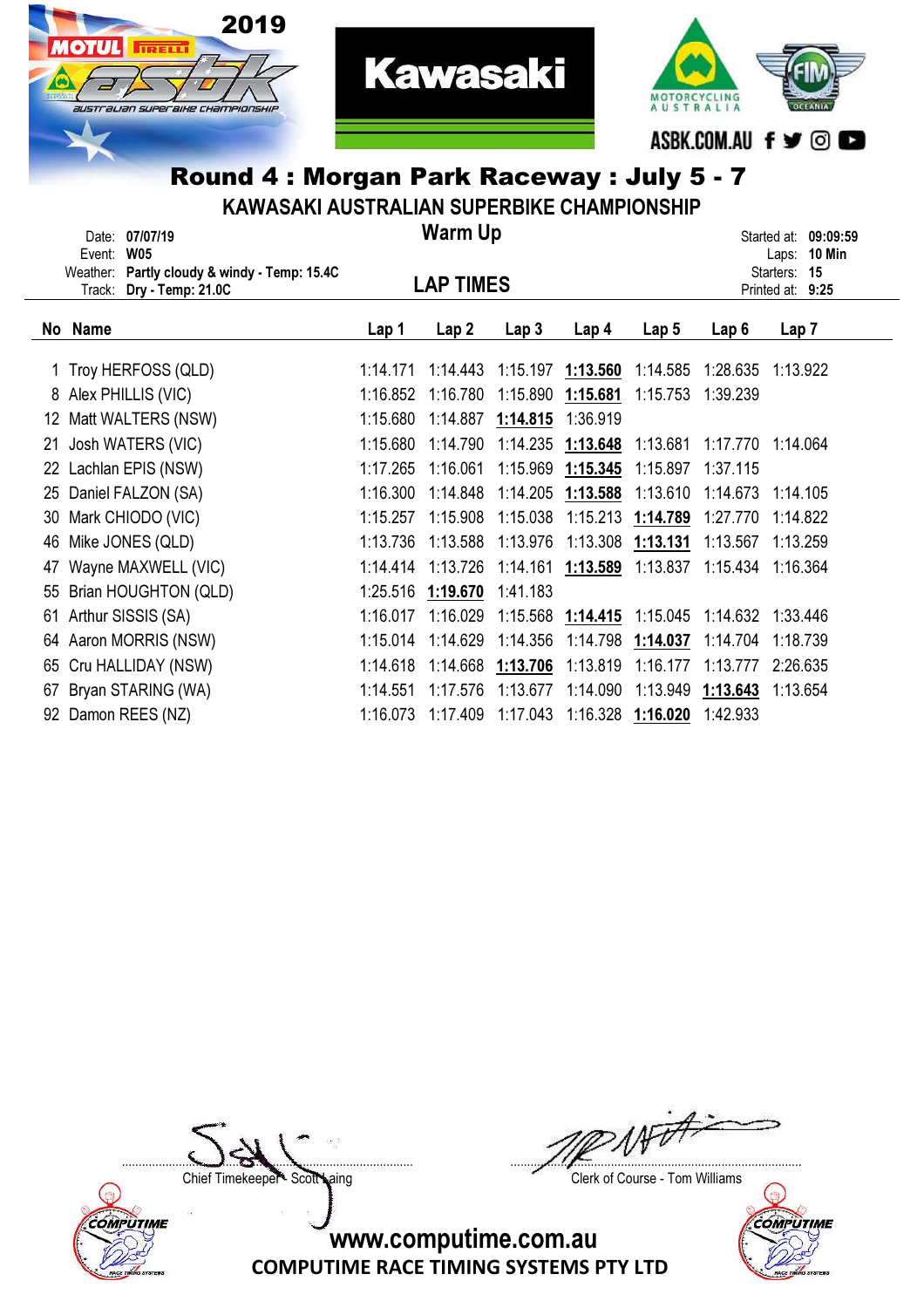



### Round 4 : Morgan Park Raceway : July 5 - 7

KAWASAKI AUSTRALIAN SUPERBIKE CHAMPIONSHIP

|                | Date: 07/07/19<br>Event: W05 |                                     |                                              |            |     | <b>Warm Up</b>     |                              |         |                             | Started at: 09:09:59<br>Laps: 10 Min |     |
|----------------|------------------------------|-------------------------------------|----------------------------------------------|------------|-----|--------------------|------------------------------|---------|-----------------------------|--------------------------------------|-----|
|                |                              |                                     | Weather: Partly cloudy & windy - Temp: 15.4C |            |     | <b>SPLIT TIMES</b> |                              |         | Starters: 15                |                                      |     |
| Lap            | Split 1                      | Track: Dry - Temp: 21.0C<br>Split 2 | Split 3                                      | Lap Time   | Spd | Lap                | Split 1                      | Split 2 | Printed at: 9:25<br>Split 3 | Lap Time                             | Spd |
|                |                              | 1 Troy HERFOSS (QLD) (2nd)          |                                              |            |     |                    | 22 Lachlan EPIS (NSW) (12th) |         |                             |                                      |     |
| 1              | 59.070                       | 27.975                              | 23.210                                       | 1:50.255   |     | 1                  | 44.301                       | 26.562  | 25.052                      | 1:35.915                             |     |
| 2              | 26.293                       | 25.066                              | 22.812                                       | 1:14.171   | 227 | 2                  | 27.231                       | 26.051  | 23.983                      | 1:17.265                             | 226 |
| 3              | 26.184                       | 25.069                              | 23.190                                       | 1:14.443   | 229 | 3                  | 26.490                       | 25.723  | 23.848                      | 1:16.061                             | 229 |
| 4              | 26.783                       | 25.167                              | 23.247                                       | 1:15.197   | 230 | 4                  | 26.812                       | 25.485  | 23.672                      | 1:15.969                             | 229 |
| 5              | 25.888                       | 24.887                              | 22.785                                       | 1:13.560   | 230 | 5                  | 26.307                       | 25.400  | 23.638                      | 1:15.345                             | 233 |
| 6              | 26.447                       | 25.159                              | 22.979                                       | 1:14.585   | 230 | $\,6$              | 26.447                       | 25.720  | 23.730                      | 1:15.897                             | 233 |
| $\overline{7}$ | 29.650                       | 33.630                              | 25.355                                       | 1:28.635   | 231 | $\overline{7}$     | 26.588                       | 27.388  | 43.139                      | 1:37.115 P                           | 227 |
| 8              | 26.355                       | 24.869                              | 22.698                                       | 1:13.922   | 226 |                    |                              |         |                             |                                      |     |
|                |                              |                                     |                                              |            |     |                    | 25 Daniel FALZON (SA) (3rd)  |         |                             |                                      |     |
|                | 8 Alex PHILLIS (VIC) (13th)  |                                     |                                              |            |     | 1                  | 40.230                       | 27.767  | 30.228                      | 1:38.225                             |     |
| 1              | 1:05.709                     | 28.260                              | 24.587                                       | 1:58.556   |     | 2                  | 27.202                       | 26.056  | 23.042                      | 1:16.300                             | 223 |
| 2              | 27.160                       | 26.087                              | 23.605                                       | 1:16.852   | 228 | 3                  | 25.990                       | 25.470  | 23.388                      | 1:14.848                             | 231 |
| 3              | 27.200                       | 25.906                              | 23.674                                       | 1:16.780   | 227 | 4                  | 26.374                       | 25.069  | 22.762                      | 1:14.205                             | 232 |
| 4              | 26.996                       | 25.548                              | 23.346                                       | 1:15.890   | 228 | 5                  | 25.825                       | 25.105  | 22.658                      | 1:13.588                             | 229 |
| 5              | 26.603                       | 25.565                              | 23.513                                       | 1:15.681   | 228 | 6                  | 25.694                       | 25.257  | 22.659                      | 1:13.610                             | 230 |
| 6              | 26.550                       | 25.743                              | 23.460                                       | 1:15.753   | 227 | $\overline{7}$     | 26.243                       | 25.450  | 22.980                      | 1:14.673                             | 228 |
| $\overline{7}$ | 29.798                       | 27.648                              | 41.793                                       | 1:39.239 P | 222 | 8                  | 25.946                       | 25.323  | 22.836                      | 1:14.105                             | 229 |
|                |                              | 12 Matt WALTERS (NSW) (11th)        |                                              |            |     |                    | 30 Mark CHIODO (VIC) (10th)  |         |                             |                                      |     |
| 1              | 36.423                       | 26.524                              | 23.981                                       | 1:26.928   |     | 1                  | 54.605                       | 27.151  | 24.192                      | 1:45.948                             |     |
| 2              | 26.935                       | 25.229                              | 23.516                                       | 1:15.680   | 224 | 2                  | 26.610                       | 25.295  | 23.352                      | 1:15.257                             | 226 |
| 3              | 26.526                       | 25.148                              | 23.213                                       | 1:14.887   | 225 | 3                  | 26.625                       | 25.295  | 23.988                      | 1:15.908                             | 229 |
| 4              | 26.352                       | 25.340                              | 23.123                                       | 1:14.815   | 228 | 4                  | 26.680                       | 25.019  | 23.339                      | 1:15.038                             | 229 |
| 5              | 26.950                       | 28.386                              | 41.583                                       | 1:36.919 P | 228 | 5                  | 26.445                       | 25.291  | 23.477                      | 1:15.213                             | 228 |
|                |                              |                                     |                                              |            |     | $\,6$              | 26.376                       | 25.223  | 23.190                      | 1:14.789                             | 228 |
|                |                              | 21 Josh WATERS (VIC) (6th)          |                                              |            |     | $\overline{7}$     | 28.592                       | 35.454  | 23.724                      | 1:27.770                             | 230 |
| 1              | 1:17.907                     | 26.973                              | 24.024                                       | 2:08.904   |     | 8                  | 26.516                       | 25.159  | 23.147                      | 1:14.822                             | 221 |
| 2              | 26.834                       | 25.594                              | 23.252                                       | 1:15.680   | 230 |                    |                              |         |                             |                                      |     |
| 3              | 26.263                       | 25.340                              | 23.187                                       | 1:14.790   | 230 |                    | 46 Mike JONES (QLD) (1st)    |         |                             |                                      |     |
| 4              | 26.174                       | 25.060                              | 23.001                                       | 1:14.235   | 230 | 1                  | 59.360                       | 26.498  | 23.942                      | 1:49.800                             |     |
| 5              | 25.977                       | 24.880                              | 22.791                                       | 1:13.648   | 230 | 2                  | 26.091                       | 24.975  | 22.670                      | 1:13.736                             | 230 |
| 6              | 25.922                       | 24.904                              | 22.855                                       | 1:13.681   | 231 | 3                  | 25.572                       | 24.781  | 23.235                      | 1:13.588                             | 236 |
| 7              | 27.715                       | 26.809                              | 23.246                                       | 1:17.770   | 232 | 4                  | 25.941                       | 25.224  | 22.811                      | 1:13.976                             | 234 |
| 8              | 25.953                       | 25.023                              | 23.088                                       | 1:14.064   | 231 | 5                  | 25.723                       | 24.815  | 22.770                      | 1:13.308                             | 234 |
|                |                              |                                     |                                              |            |     | 6                  | 25.668                       | 24.749  | 22.714                      | 1:13.131                             | 235 |



**OTIJL** 

**TRELL** 

....................................................................................... .......................................................................................

Chief Timekeeper - Scott Laing Chief Timekeeper - Scott Laing

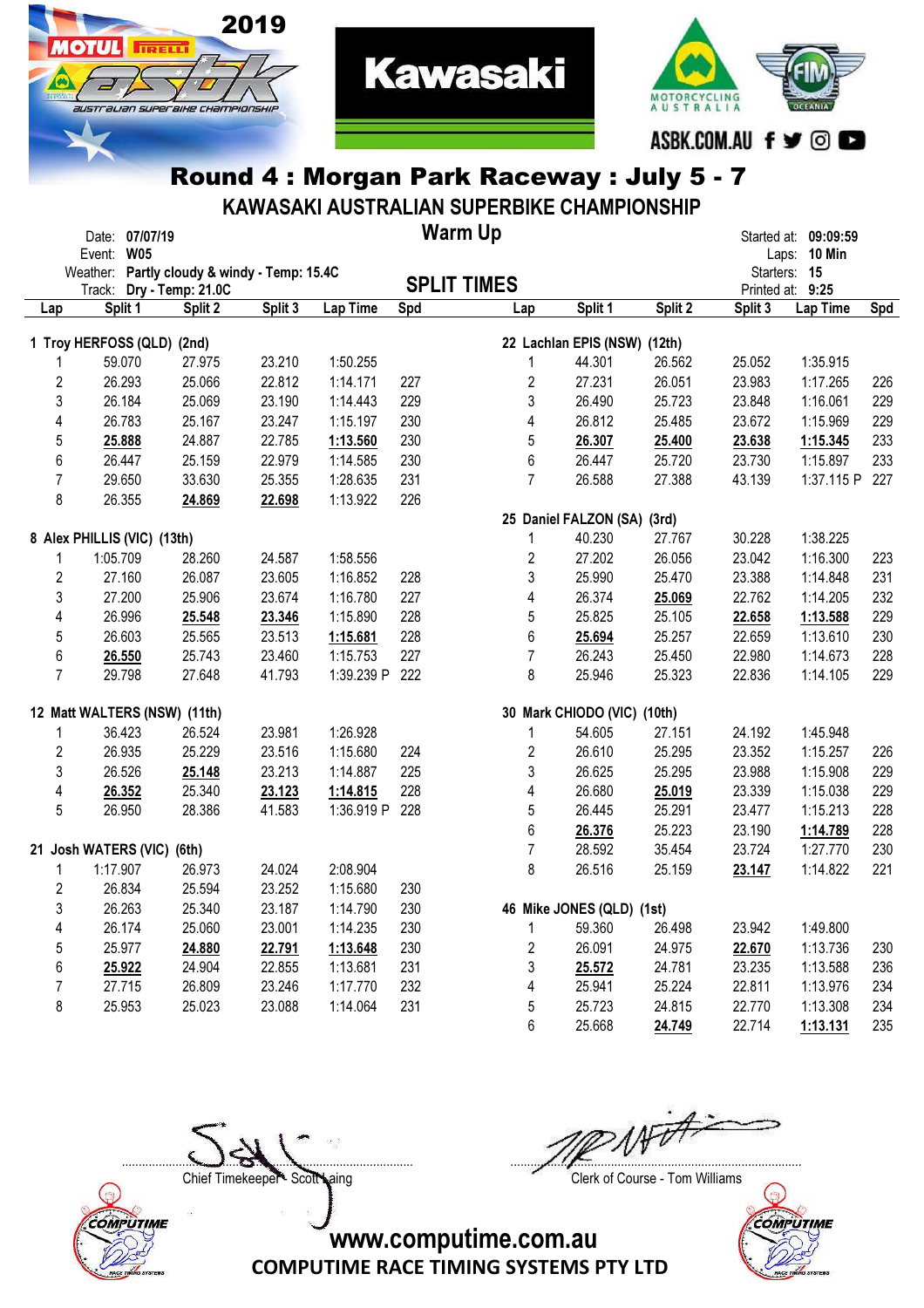

**TRELL** 

australian superaike championskik

**ОТШ** 



# Round 4 : Morgan Park Raceway : July 5 - 7

KAWASAKI AUSTRALIAN SUPERBIKE CHAMPIONSHIP

|                         | Date: 07/07/19<br>Event: W05 |         |                                              |         |                |     | <b>Warm Up</b>              |         |         |          | Started at: 09:09:59<br>Laps: 10 Min |     |
|-------------------------|------------------------------|---------|----------------------------------------------|---------|----------------|-----|-----------------------------|---------|---------|----------|--------------------------------------|-----|
|                         |                              |         | Weather: Partly cloudy & windy - Temp: 15.4C |         |                |     |                             |         |         |          | Starters: 15                         |     |
|                         | Track:                       |         | Dry - Temp: 21.0C                            |         |                |     | <b>SPLIT TIMES</b>          |         |         |          | Printed at: 9:25                     |     |
| Lap                     |                              | Split 1 | Split 2                                      | Split 3 | Lap Time       | Spd | Lap                         | Split 1 | Split 2 | Split 3  | Lap Time                             | Spd |
|                         |                              |         |                                              |         |                |     |                             |         |         |          |                                      |     |
| $\overline{7}$          | 25.751                       |         | 25.059                                       | 22.757  | 1:13.567       | 237 | $6\,$                       | 25.962  | 24.975  | 23.100   | 1:14.037                             | 226 |
| 8                       | 25.635                       |         | 24.796                                       | 22.828  | 1:13.259       | 234 | $\overline{7}$              | 26.126  | 25.344  | 23.234   | 1:14.704                             | 225 |
|                         |                              |         |                                              |         |                |     | 8                           | 27.748  | 26.916  | 24.075   | 1:18.739                             | 221 |
|                         |                              |         | 47 Wayne MAXWELL (VIC) (4th)                 |         |                |     |                             |         |         |          |                                      |     |
|                         | 1:15.495                     |         | 25.636                                       | 23.547  | 2:04.678       |     | 65 Cru HALLIDAY (NSW) (7th) |         |         |          |                                      |     |
| $\overline{\mathbf{c}}$ | 26.318                       |         | 25.044                                       | 23.052  | 1:14.414       | 228 | $\mathbf{1}$                | 49.957  | 25.895  | 23.724   | 1:39.576                             |     |
| 3                       | 25.922                       |         | 25.007                                       | 22.797  | 1:13.726       | 230 | 2                           | 26.135  | 25.495  | 22.988   | 1:14.618                             | 226 |
| 4                       | 26.101                       |         | 25.024                                       | 23.036  | 1:14.161       | 230 | 3                           | 26.112  | 25.232  | 23.324   | 1:14.668                             | 229 |
| 5                       | 25.865                       |         | 24.994                                       | 22.730  | 1:13.589       | 231 | 4                           | 25.992  | 24.826  | 22.888   | 1:13.706                             | 228 |
| 6                       | 25.961                       |         | 24.935                                       | 22.941  | 1:13.837       | 230 | 5                           | 25.973  | 24.810  | 23.036   | 1:13.819                             | 229 |
| $\overline{7}$          | 26.724                       |         | 25.629                                       | 23.081  | 1:15.434       | 230 | 6                           | 26.503  | 26.251  | 23.423   | 1:16.177                             | 229 |
| 8                       | 27.744                       |         | 25.898                                       | 22.722  | 1:16.364       | 230 | $\overline{7}$              | 25.940  | 24.966  | 22.871   | 1:13.777                             | 227 |
|                         |                              |         |                                              |         |                |     | 8                           | 25.824  | 24.933  | 1:35.878 | 2:26.635 P                           | 230 |
|                         |                              |         | 55 Brian HOUGHTON (QLD) (15th)               |         |                |     |                             |         |         |          |                                      |     |
| 1                       | 38.618                       |         | 27.986                                       | 25.269  | 1:31.873       |     | 67 Bryan STARING (WA) (5th) |         |         |          |                                      |     |
| $\overline{c}$          | 30.291                       |         | 30.411                                       | 24.814  | 1:25.516       | 215 | 1                           | 50.557  | 26.108  | 23.504   | 1:40.169                             |     |
| 3                       | 28.235                       |         | 26.784                                       | 24.651  | 1:19.670       | 217 | 2                           | 26.380  | 25.149  | 23.022   | 1:14.551                             | 232 |
| 4                       | 28.634                       |         | 29.105                                       | 43.444  | 1:41.183 P 217 |     | 3                           | 26.221  | 25.136  | 26.219   | 1:17.576                             | 227 |
|                         |                              |         |                                              |         |                |     | 4                           | 26.007  | 24.883  | 22.787   | 1:13.677                             | 233 |
|                         | 61 Arthur SISSIS (SA) (9th)  |         |                                              |         |                |     | 5                           | 26.070  | 25.062  | 22.958   | 1:14.090                             | 233 |
| 1                       | 38.847                       |         | 29.642                                       | 28.765  | 1:37.254       |     | 6                           | 25.911  | 25.114  | 22.924   | 1:13.949                             | 233 |
| $\overline{2}$          | 26.804                       |         | 25.391                                       | 23.822  | 1:16.017       | 225 | $\overline{7}$              | 25.937  | 24.894  | 22.812   | 1:13.643                             | 231 |
| 3                       | 26.784                       |         | 25.480                                       | 23.765  | 1:16.029       | 220 | 8                           | 25.973  | 24.814  | 22.867   | 1:13.654                             | 231 |
| 4                       | 26.979                       |         | 25.461                                       | 23.128  | 1:15.568       | 223 |                             |         |         |          |                                      |     |
| 5                       | 26.251                       |         | 25.083                                       | 23.081  | 1:14.415       | 230 | 92 Damon REES (NZ) (14th)   |         |         |          |                                      |     |
| 6                       | 26.397                       |         | 25.303                                       | 23.345  | 1:15.045       | 228 | $\mathbf{1}$                | 52.532  | 26.978  | 24.083   | 1:43.593                             |     |
| $\overline{7}$          | 26.377                       |         | 25.132                                       | 23.123  | 1:14.632       | 230 | $\overline{2}$              | 26.953  | 25.669  | 23.451   | 1:16.073                             | 221 |
| 8                       | 39.448                       |         | 28.820                                       | 25.178  | 1:33.446       | 229 | 3                           | 26.866  | 25.993  | 24.550   | 1:17.409                             | 227 |
|                         |                              |         |                                              |         |                |     | 4                           | 28.088  | 25.470  | 23.485   | 1:17.043                             | 215 |
|                         | 64 Aaron MORRIS (NSW) (8th)  |         |                                              |         |                |     | 5                           | 26.992  | 25.735  | 23.601   | 1:16.328                             | 218 |
| 1                       | 38.353                       |         | 26.283                                       | 23.790  | 1:28.426       |     | 6                           | 26.960  | 25.655  | 23.405   | 1:16.020                             | 223 |
| $\overline{2}$          | 26.590                       |         | 25.239                                       | 23.185  | 1:15.014       | 228 | $\overline{7}$              | 27.989  | 27.881  | 47.063   | 1:42.933 P                           | 225 |
| 3                       | 26.242                       |         | 25.097                                       | 23.290  | 1:14.629       | 227 |                             |         |         |          |                                      |     |
| 4                       | 26.152                       |         | 25.068                                       | 23.136  | 1:14.356       | 228 |                             |         |         |          |                                      |     |
| 5                       | 26.607                       |         | 25.097                                       | 23.094  | 1:14.798       | 221 |                             |         |         |          |                                      |     |



....................................................................................... .......................................................................................

Chief Timekeeper - Scott Laing Chief Timekeeper - Scott Laing

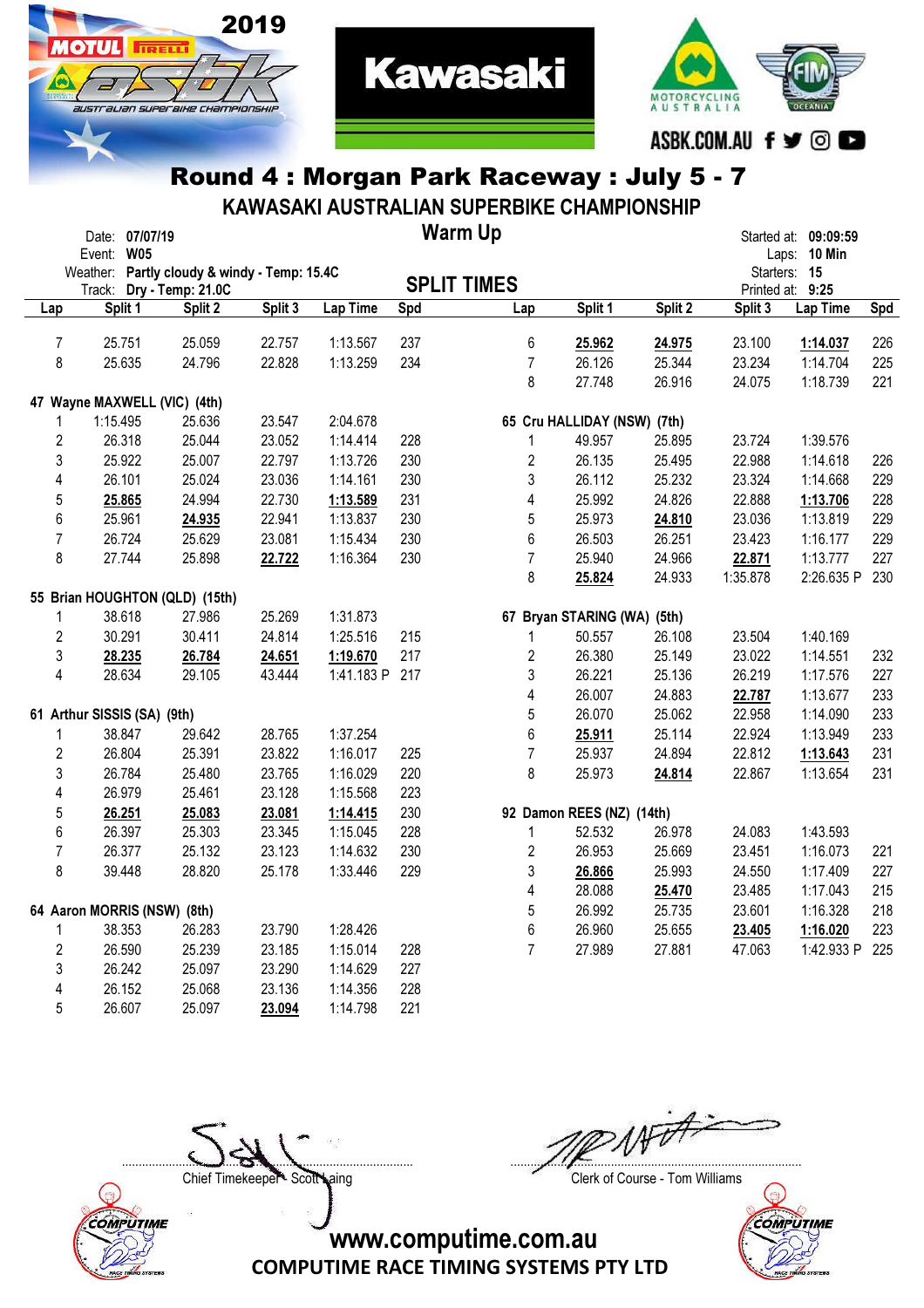

# Round 4 : Morgan Park Raceway : July 5 - 7

#### KAWASAKI AUSTRALIAN SUPERBIKE CHAMPIONSHIP

| Date: 07/07/19<br><b>W05</b><br>Event:<br>Track: Dry - Temp: 21.0C |    | Weather: Partly cloudy & windy - Temp: 15.4C | <b>Warm Up</b><br><b>FASTEST LAPS SEQUENCE</b> |                 | Started at: 09:09:59<br>Laps: $10$ Min<br>Starters: 15<br>Printed at: 9:25 |                |
|--------------------------------------------------------------------|----|----------------------------------------------|------------------------------------------------|-----------------|----------------------------------------------------------------------------|----------------|
| Race                                                               |    |                                              |                                                |                 | <b>Fastest</b>                                                             | On             |
| Time                                                               |    | No Name                                      |                                                | <b>Machine</b>  | Lap                                                                        | Lap            |
| 2:42.608                                                           | 12 | Matt WALTERS (NSW)                           |                                                | Kawasaki ZX10RR | 1:15.680                                                                   |                |
| 2:43.440                                                           |    | 64 Aaron MORRIS (NSW)                        |                                                | <b>BMW S RR</b> | 1:15.014                                                                   |                |
| 2:54.194                                                           |    | 65 Cru HALLIDAY (NSW)                        |                                                | Yamaha YZF-R1M  | 1:14.618                                                                   |                |
| 2:54.720                                                           |    | 67 Bryan STARING (WA)                        |                                                | Kawasaki ZX10RR | 1:14.551                                                                   |                |
| 3:03.536                                                           | 46 | Mike JONES (QLD)                             |                                                | Ducati 1299 FE  | 1:13.736                                                                   |                |
| 4:17.124                                                           | 46 | Mike JONES (QLD)                             |                                                | Ducati 1299 FE  | 1:13.588                                                                   | $\overline{2}$ |
| 6:44.408                                                           | 46 | Mike JONES (QLD)                             |                                                | Ducati 1299 FE  | 1:13.308                                                                   | 4              |
| 7:57.539                                                           | 46 | Mike JONES (QLD)                             |                                                | Ducati 1299 FE  | 1:13.131                                                                   | 5              |



....................................................................................... .......................................................................................

Chief Timekeeper - Scott Laing Chief Timekeeper - Scott Laing

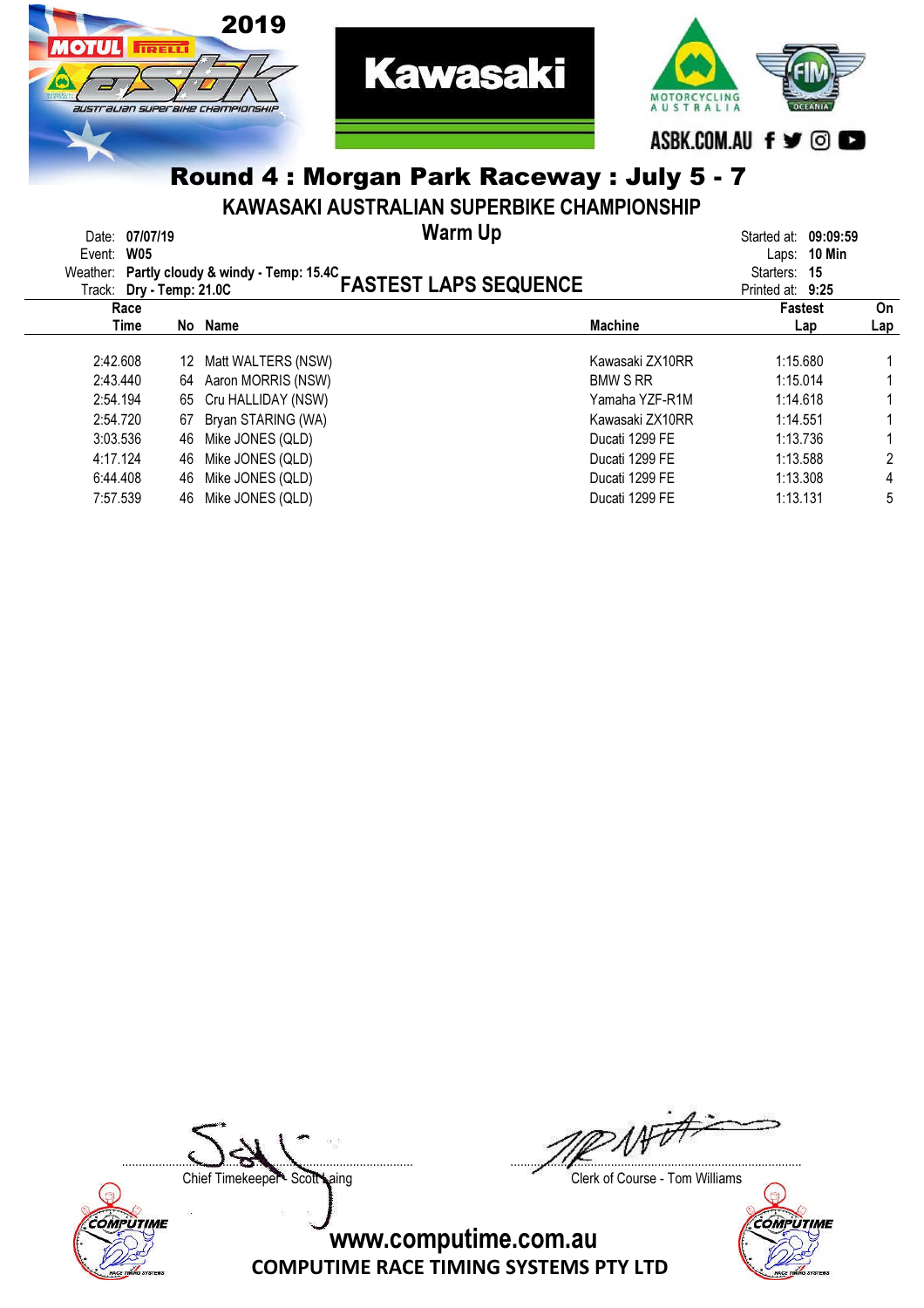



# Round 4 : Morgan Park Raceway : July 5 - 7

KAWASAKI AUSTRALIAN SUPERBIKE CHAMPIONSHIP

|            | 07/07/19<br>Date:    |                                     |                    | <b>Warm Up</b>            |                    |        |                    | 09:09:59<br>Started at: |          |
|------------|----------------------|-------------------------------------|--------------------|---------------------------|--------------------|--------|--------------------|-------------------------|----------|
|            | <b>W05</b><br>Event: |                                     |                    |                           |                    |        |                    | 10 Min<br>Laps:         |          |
|            | Weather:             | Partly cloudy & windy - Temp: 15.4C |                    |                           |                    |        |                    | Starters:<br>15         |          |
|            | Track:               | Dry - Temp: 21.0C                   |                    | <b>BEST PARTIAL TIMES</b> |                    |        |                    | Printed at:<br>9:25     |          |
|            | Split 1              |                                     | Split 2            |                           | Split 3            |        | LAP                |                         |          |
| <b>Pos</b> | Name                 | Time                                | Name               | Time                      | <b>Name</b>        | Time   | Name               | Ideal                   | Fastest  |
|            | M. JONES             | 25.572                              | M. JONES           | 24.749                    | D. FALZON          | 22.658 | <b>M. JONES</b>    | 1:12.991                | 1:13.131 |
|            | D. FALZON            | 25.694                              | C. HALLIDAY        | 24.810                    | M. JONES           | 22.670 | <b>D. FALZON</b>   | 1:13.421                | 1:13.588 |
| 3.         | C. HALLIDAY          | 25.824                              | <b>B. STARING</b>  | 24.814                    | <b>T. HERFOSS</b>  | 22.698 | <b>T. HERFOSS</b>  | 1:13.455                | 1:13.560 |
|            | W. MAXWELL           | 25.865                              | <b>T. HERFOSS</b>  | 24.869                    | W. MAXWELL         | 22.722 | <b>C. HALLIDAY</b> | 1:13.505                | 1:13.706 |
| 5.         | <b>T. HERFOSS</b>    | 25.888                              | J. WATERS          | 24.880                    | <b>B. STARING</b>  | 22.787 | <b>B. STARING</b>  | 1:13.512                | 1:13.643 |
| 6          | <b>B. STARING</b>    | 25.911                              | W. MAXWELL         | 24.935                    | J. WATERS          | 22.791 | W. MAXWELL         | 1:13.522                | 1:13.589 |
|            | J. WATERS            | 25.922                              | A. MORRIS          | 24.975                    | C. HALLIDAY        | 22.871 | <b>J. WATERS</b>   | 1:13.593                | 1:13.648 |
| 8          | A. MORRIS            | 25.962                              | M. CHIODO          | 25.019                    | A. SISSIS          | 23.081 | <b>A. MORRIS</b>   | 1:14.031                | 1:14.037 |
| 9          | A. SISSIS            | 26.251                              | D. FALZON          | 25.069                    | A. MORRIS          | 23.094 | A. SISSIS          | 1:14.415                | 1:14.415 |
| 10         | L. EPIS              | 26.307                              | A. SISSIS          | 25.083                    | M. WALTERS         | 23.123 | <b>M. CHIODO</b>   | 1:14.542                | 1:14.789 |
| 11         | <b>M. WALTERS</b>    | 26.352                              | M. WALTERS         | 25.148                    | M. CHIODO          | 23.147 | <b>M. WALTERS</b>  | 1:14.623                | 1:14.815 |
| 12         | M. CHIODO            | 26.376                              | L. EPIS            | 25.400                    | A. PHILLIS         | 23.346 | L. EPIS            | 1:15.345                | 1:15.345 |
| 13         | A. PHILLIS           | 26.550                              | D. REES            | 25.470                    | D. REES            | 23.405 | A. PHILLIS         | 1:15.444                | 1:15.681 |
| 14         | D. REES              | 26.866                              | A. PHILLIS         | 25.548                    | L. EPIS            | 23.638 | D. REES            | 1:15.741                | 1:16.020 |
| 15         | <b>B. HOUGHTON</b>   | 28.235                              | <b>B. HOUGHTON</b> | 26.784                    | <b>B. HOUGHTON</b> | 24.651 | <b>B. HOUGHTO</b>  | 1:19.670                | 1:19.670 |



....................................................................................... .......................................................................................

Chief Timekeeper - Scott Laing Clerk of Course - Tom Williams